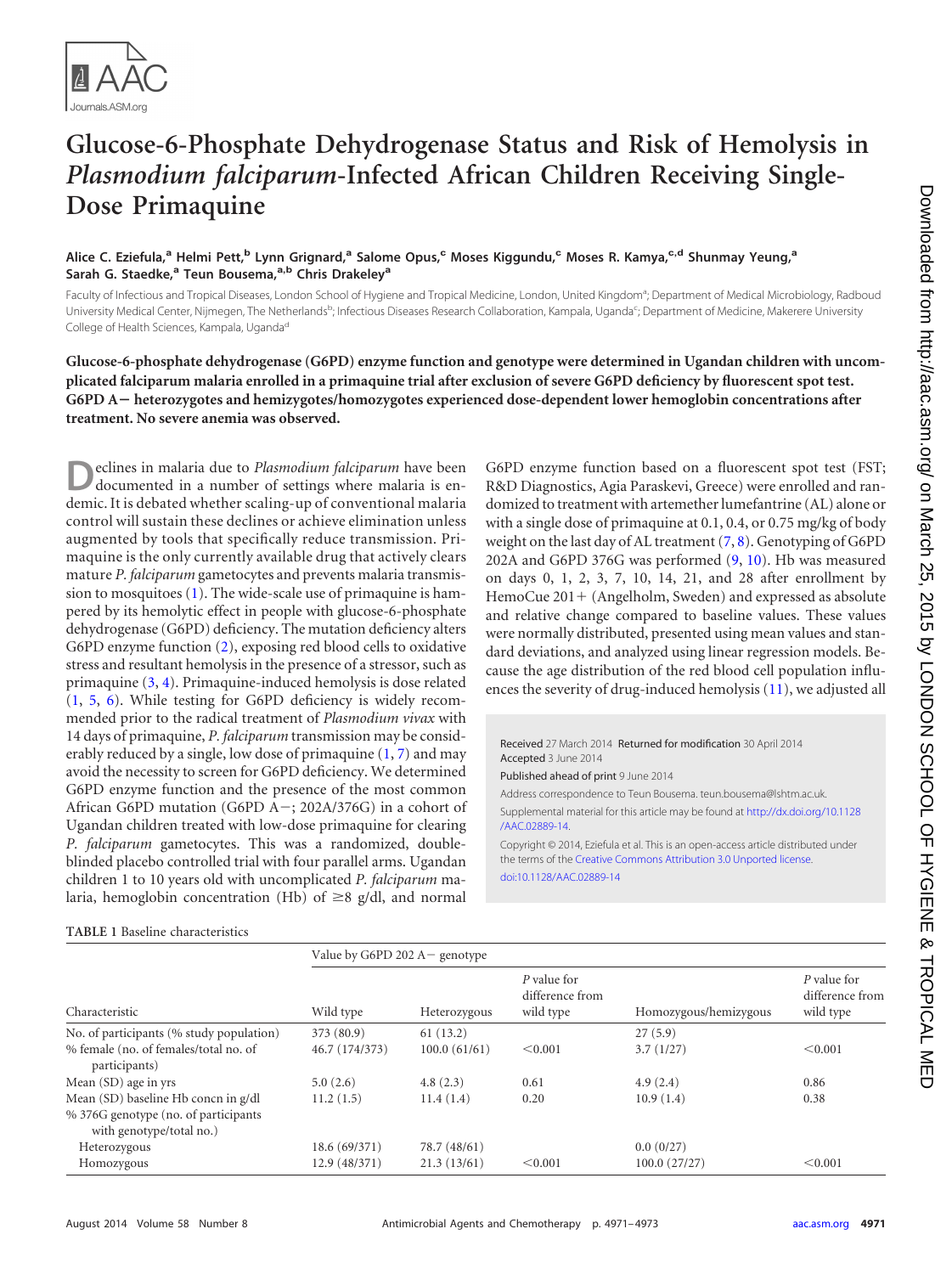<span id="page-1-0"></span>

| <b>TABLE 2</b> G6PD 202 A – genotype and hemoglobin levels <sup><i>a</i></sup> |  |
|--------------------------------------------------------------------------------|--|
|                                                                                |  |

|                                                | Value by treatment arm |                      |                      |                |  |  |
|------------------------------------------------|------------------------|----------------------|----------------------|----------------|--|--|
| Characteristic                                 | 0.75 mg/kg primaquine  | 0.4 mg/kg primaquine | 0.1 mg/kg primaquine | Placebo        |  |  |
| No. of study participants                      |                        |                      |                      |                |  |  |
| G6PD normal                                    | 98                     | 90                   | 93                   | 92             |  |  |
| G6PD heterozygous                              | 14                     | 13                   | 16                   | 18             |  |  |
| G6PD hemizygous/homozygous                     | $\overline{4}$         | 10                   | 6                    | 7              |  |  |
| Mean absolute change (SD) in Hb on day 7       |                        |                      |                      |                |  |  |
| G6PD normal, in g/dl                           | $-0.41(0.95)$          | $-0.25(1.22)$        | $-0.30(1.07)$        | $-0.11(1.33)$  |  |  |
| G6PD heterozygous, in g/dl                     | $-1.08(1.14)$          | $-0.99(1.48)$        | $-0.07(0.98)$        | $-0.49(1.40)$  |  |  |
| P value                                        | 0.048                  | 0.054                | 0.35                 | 0.28           |  |  |
| G6PD hemizygous/homozygous, in g/liter         | $-1.10(1.34)$          | $-0.48(0.76)$        | $-0.07(1.21)$        | $-1.02(0.81)$  |  |  |
| $P$ value                                      | 0.21                   | 0.043                | 0.91                 | 0.22           |  |  |
| % relative change (SD) in Hb on day 7, in g/dl |                        |                      |                      |                |  |  |
| G6PD normal                                    | $-3.25(8.60)$          | $-1.28(11.24)$       | $-2.16(9.71)$        | $-0.23(11.34)$ |  |  |
| G6PD heterozygous                              | $-9.38(10.4)$          | $-7.79(12.57)$       | $-0.01(8.56)$        | $-3.26(12.26)$ |  |  |
| P value                                        | 0.044                  | 0.073                | 0.34                 | 0.33           |  |  |
| G6PD hemizygous/homozygous                     | $-7.97(12.40)$         | $-4.29(7.70)$        | $-0.05(11.45)$       | $-8.59(7.28)$  |  |  |
| P value                                        | 0.36                   | 0.028                | 0.93                 | 0.16           |  |  |

*<sup>a</sup>* On day 7 after initiation of treatment with artemether-lumefantrine (AL) plus placebo or AL plus different doses of primaquine. All primaquine or placebo treatment was administered together with six doses of AL; primaquine/placebo was given on day 2 of treatment, together with dose 5 of AL. *P* values are compared to G6PD-normal individuals, adjusted for baseline Hb concentration.

comparisons for baseline Hb concentration. All trial participants  $(n = 468)$  were G6PD normal by FST. DNA was available for 461 individuals of whom 27 (5.9%) were homozygous/hemizygous, 61 were heterozygous (13.2%), and 373 (80.9%) were normal for the G6PD variant  $A-$  (wild type [WT]). All individuals with the 202A mutation also had the 376G mutation, and individuals were classified based on the 202A mutation [\(Table 1\)](#page-0-0). G6PD 202 A $$ heterozygous individuals experienced a mean reduction in Hb concentration on day 7 after treatment of 1.08 g/dl (standard deviation [SD],  $1.14$ ;  $P = 0.048$ ) in the 0.75-mg/kg treatment arm and 0.99 g/dl (SD, 1.48;  $P = 0.054$ ) in the 0.4-mg/kg treatment arm [\(Table 2\)](#page-1-0). Homozygous/hemizygous individuals in the 0.75 mg/kg and 0.4-mg/kg arms also experienced a reduction in absolute Hb concentration on day 7, although this was statistically significant in the 0.4-mg/kg arm only ( $P = 0.043$ ). When changes in Hb concentration on day 7 were expressed as a proportion of baseline Hb concentration, the same trend was observed with statistically significant decreases in the 0.75-mg/kg arm for heterozygous individuals and in the 0.4-mg/kg arm for homozygous/hemizygous individuals. No statistically significant changes in absolute or relative Hb concentrations were observed for heterozygous or homozygous/hemizygous individuals in the 0.1-mg/kg arm or placebo arm [\(Table 2\)](#page-1-0). We found no explanation for the numerically large, but statistically nonsignificant, reduction in Hb concentration in homozygous/hemizygous individuals on day 7 after receiving AL without primaquine. A previous study found no hemolysis after AL in homozygous/hemizygous individuals [\(12\)](#page-2-11), and we conclude our observation may be a spurious finding and related to our small sample size. We observed no statistically significant associations between G6PD genotype and absolute or relative Hb concentrations in any treatment arm on days 3 and 10 after initiation of treatment (see the supplemental material). Sixty-nine individuals experienced a reduction of  $>2$  g/dl in the first 2 weeks of follow-up: 13.7% (51/373) of the WT individuals, 26.2% (16/61;  $P = 0.031$ ) of the heterozygous individuals, and 7.4%  $(2/27; P = 0.48)$  of the G6PD 202 A  $-$  homozygous/hemizygous individuals ( $P = 0.020$ ). For all individuals, Hb concentrations normalized during follow-up. The current findings provide important data on the hemolytic effect of single-, low-dose primaquine. Our results show that the predominant test for G6PD deficiency screening, the FST [\(13\)](#page-2-12), failed to identify a substantial proportion of individuals who were genotypically G6PD deficient, particularly female heterozygotes, who experienced significant reductions in hemoglobin following higher doses of primaquine. The observation that some G6PD-deficient individuals were FST normal is unsurprising since the test may be insufficiently sensitive to detect mild G6PD deficiency [\(13\)](#page-2-12), but there are few supportive published data. We observed statistically significant decreases in Hb following single-dose primaquine in these G6PDdeficient individuals. A hemolytic effect of a single dose of 0.75 mg/kg primaquine base has been reported before [\(6\)](#page-2-5); our study shows that a reduction in Hb concentrations is also evident after a single dose of 0.4 mg/kg but not 0.1 mg/kg. Moreover, reductions in Hb were transient, with no participant experiencing clinical symptoms suggestive of anemia and none requiring related clinical care. Although these findings are notable, a major limitation of the study is that individuals who were determined G6PD deficient based on the FST were excluded from the study ( $n = 32$ ), thereby plausibly removing those most severely deficient and thereby those with the highest risk of primaquine-induced hemolysis. There is therefore a need for confirmatory trials to formally assess primaquine safety in G6PD-deficient individuals, in particular with the World Health Organization recommended dose of 0.25 mg/kg. Such studies will have to take into account interindividual differences in primaquine metabolism that determine primaquine efficacy in *P. vivax* [\(14\)](#page-2-13) and potentially also safety.

## **ACKNOWLEDGMENTS**

This study was funded primarily by a Wellcome Trust Bloomsbury Clinical Fellowship to A.C.E. (090558), supplemented by funds from the Bill & Melinda Gates Foundation to C.D. and T.B. (OPP1034789).

We thank the parents and guardians and study participants for their